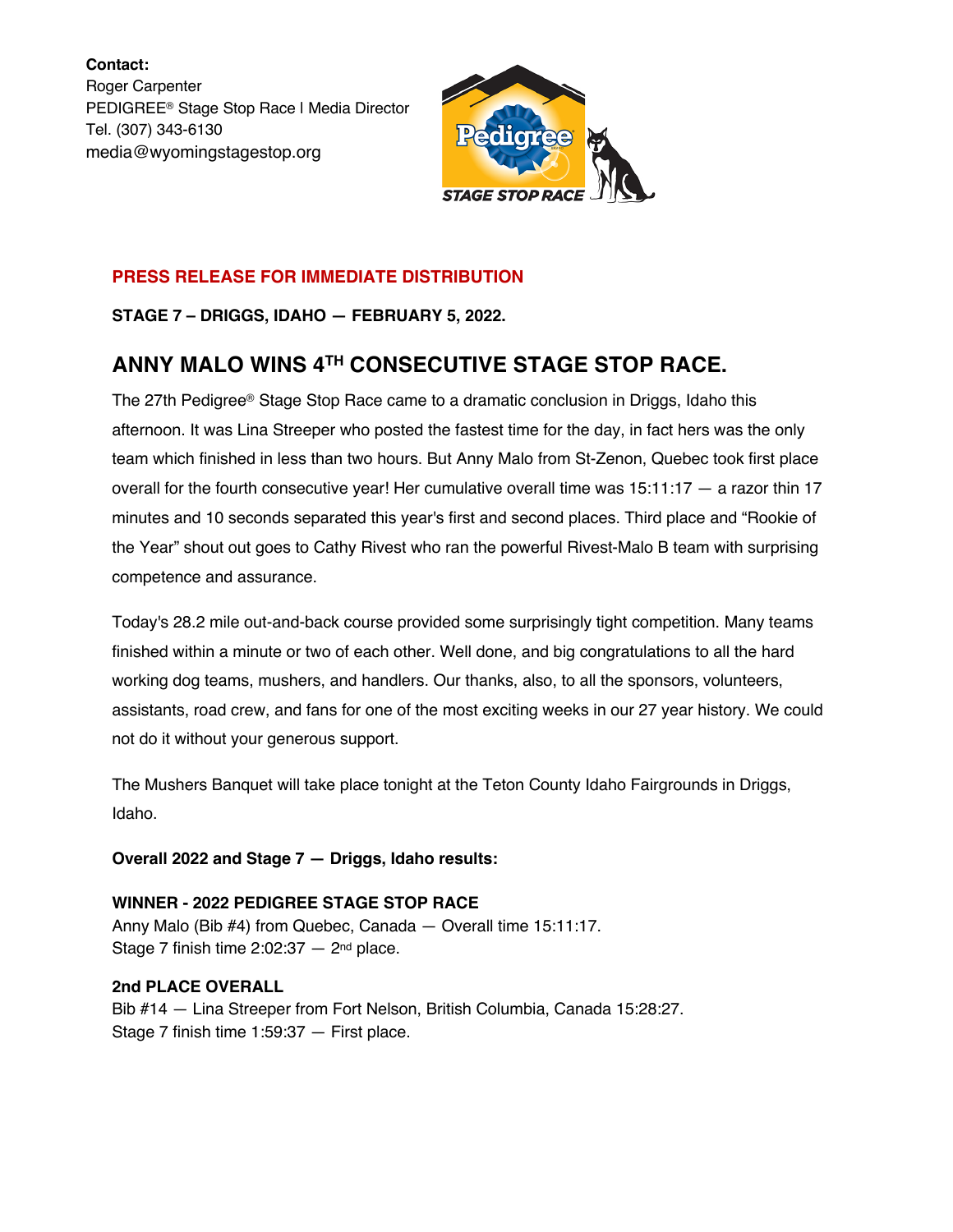#### **3rd PLACE OVERALL**

Bib #17 — Cathy Rivest from St-Paul-de-Joliette, Quebec, Canada 15:51:18. Stage 7 finish time  $2:03:47 - 3<sup>rd</sup>$  place.

## **4th PLACE OVERALL**

Bib #19 — Dave Torgerson from Bozeman, Montana 16:07:17. Stage 7 finish time 2:10:40 — 10th place.

## **5th PLACE OVERALL**

Bib #8 — Alix Crittenden from Bondurant, Wyoming 16:11:14. Stage 7 finish time 2:05:38 — 5th place.

## **6th PLACE OVERALL**

Bib #13 — JR Anderson from Buyck, Minnesota 16:11:37. Stage 7 finish time 2:09:49 — 9th place.

## **7th PLACE OVERALL**

Bib #22 — Hans Gatt from Whitehorse, Yukon Territory, Canada 16:14:35. Stage 7 finish time 2:08:44 — 7th place.

## **8th PLACE OVERALL**

Bib #12 — Jake Robinson from Bemidji, Minnesota 16:27:20. Stage 7 finish time 2:09:05 — 8th place.

## **9th PLACE OVERALL**

Bib #3 — Austin Forney from Leadville, Colorado 16:28:36. Stage 7 finish time 2:17:08 — 13th place.

#### **10th PLACE OVERALL**

Bib #1 —Bruce Magnusson from Newberry, Michigan 16:29:24. Stage 7 finish time 2:13:28 — 11th place.

## **11th PLACE OVERALL**

Bib #4 — Thad McCracken from Mosier, Oregon 16:41:22. Stage 7 finish time 2:06:39 — 6th place.

## **12th PLACE OVERALL**

Bib #6 — Ryan Baeber from Lily, Wisconsin 16:43:04. Stage 7 finish time 2:14:04 — 12th place.

## **13th PLACE OVERALL**

Bib #21 — Rachel Courtney from Vita, Manitoba, Canada 16:43:40. Stage 7 finish time 2:23:28 — 14th place.

#### **14th PLACE OVERALL**

Bib #11 — Diane Marquis from St Medard, Québec, Canada 16:47:52. Stage 7 finish time 2:04:24 — 4th place.

#### **15th PLACE OVERALL**

Bib #25 — Grant Beck from Yellowknife, Northwest Territories, Canada 17:35:32. Stage 7 finish time 2:31:18 — 17th place.